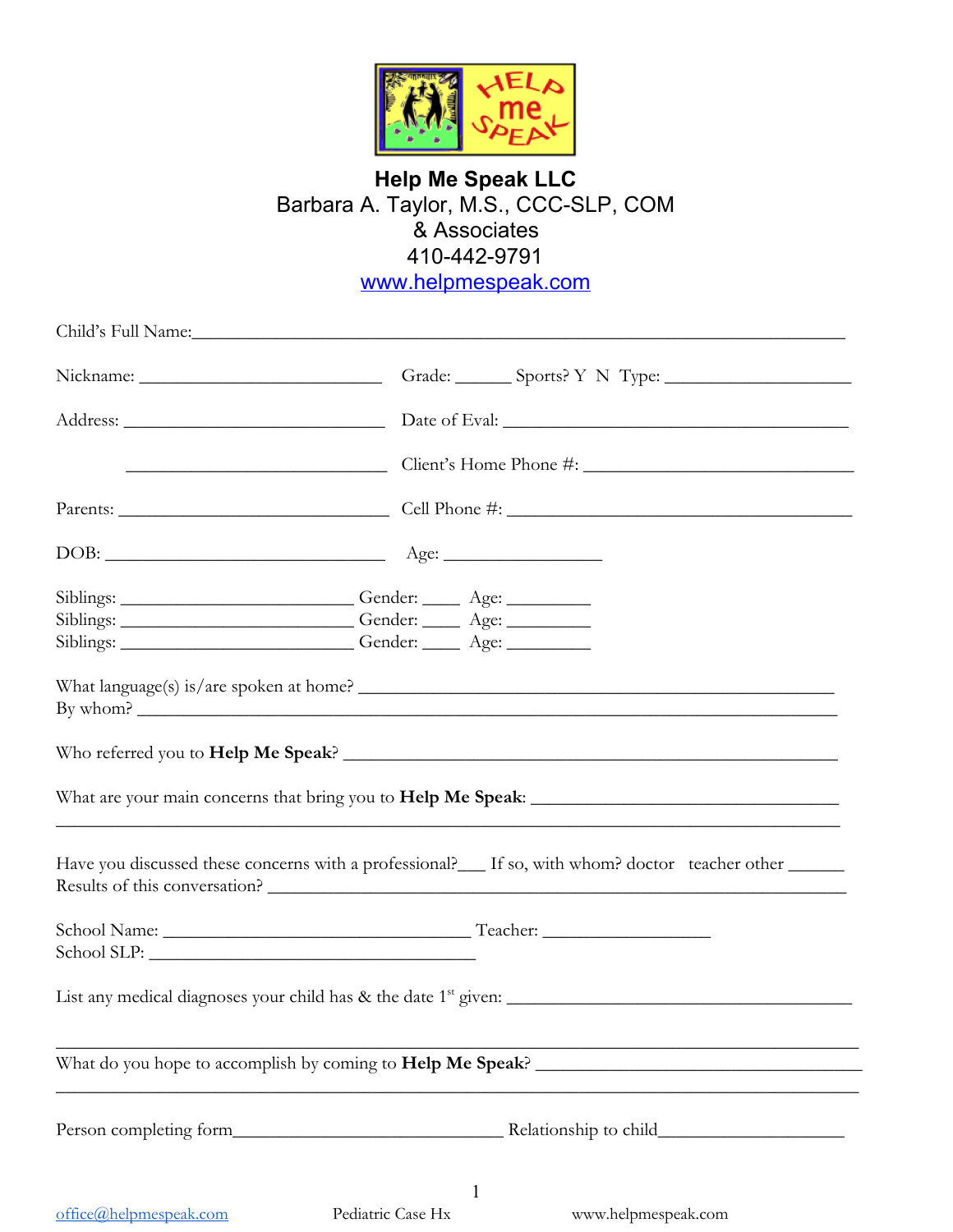# **PRENATAL AND BIRTH HISTORY:**

**Circle any** that apply:

| During pregnancy:               |                                             |
|---------------------------------|---------------------------------------------|
| Bed rest $@$ __wks              | $\_\$ Hospitalization $@$<br>wks            |
| _Excessive vomiting             | _Hemorrhaging<br>$\sqrt{X}$ -ray treatments |
| Illnesses (e.g. German Measles) | Medications<br>___RH incompatibility        |
| $\Box$ Drug use                 | Previous miscarriages<br>#<br>Smoking       |
| Alcohol use                     | Trauma/injuries __High blood pressure       |
| __Excessive weight loss         | Excessive wt gain ___Diabetes               |
| <b>Gestational diabetes</b>     | __Premature rupture of membranes            |
| __Low platelets                 | Other:                                      |

**Describe/explain** any maternal health problems (listed above or others) during pregnancy. Please list at **how many weeks** in your pregnancy each occurred.

\_\_\_\_\_\_\_\_\_\_\_\_\_\_\_\_\_\_\_\_\_\_\_\_\_\_\_\_\_\_\_\_\_\_\_\_\_\_\_\_\_\_\_\_\_\_\_\_\_\_\_\_\_\_\_\_\_\_\_\_\_\_\_\_\_\_\_\_\_\_\_\_\_\_\_\_\_\_\_\_\_\_\_ \_\_\_\_\_\_\_\_\_\_\_\_\_\_\_\_\_\_\_\_\_\_\_\_\_\_\_\_\_\_\_\_\_\_\_\_\_\_\_\_\_\_\_\_\_\_\_\_\_\_\_\_\_\_\_\_\_\_\_\_\_\_\_\_\_\_\_\_\_\_\_\_\_\_\_\_\_\_\_\_\_\_\_

|                                                                | Length of pregnancy __wks ____ days Birth Wt __lbs ___oz APGAR Scores: 1min____ 5min _____                            |
|----------------------------------------------------------------|-----------------------------------------------------------------------------------------------------------------------|
|                                                                | Delivery: Epidural? Y N Amount of time pushing? ____hrs Baby stuck? Y N Where? _________                              |
|                                                                | Assisted delivery? Y N Forceps? Y N Vacuum? Y N Other? _________________________                                      |
|                                                                |                                                                                                                       |
|                                                                |                                                                                                                       |
|                                                                | When was baby's first cry?<br>Cord around neck? Y N Oxygen needed? Y N How was oxygen given? Blow by/ nasal cannula / |
|                                                                |                                                                                                                       |
|                                                                |                                                                                                                       |
|                                                                |                                                                                                                       |
|                                                                |                                                                                                                       |
|                                                                |                                                                                                                       |
|                                                                |                                                                                                                       |
|                                                                |                                                                                                                       |
|                                                                | Was your child in the NICU? Y N Which hospital? _________________________________                                     |
|                                                                |                                                                                                                       |
|                                                                |                                                                                                                       |
|                                                                |                                                                                                                       |
|                                                                |                                                                                                                       |
|                                                                |                                                                                                                       |
|                                                                |                                                                                                                       |
| <b>EARLY FEEDING HISTORY:</b>                                  |                                                                                                                       |
|                                                                | Breastfed? Y N Painful breastfeeding? Y N Latching difficulties? Y N                                                  |
|                                                                |                                                                                                                       |
| Bottle until what age?__________                               | <u> 1980 - Johann Stoff, deutscher Stoffen und der Stoffen und der Stoffen und der Stoffen und der Stoffen und de</u> |
| Formula or breast milk in bottle?                              |                                                                                                                       |
|                                                                |                                                                                                                       |
|                                                                | Regurgitation of liquids or solids through the nose? Y N Explain: __________________________________                  |
|                                                                |                                                                                                                       |
| Describe any other early feeding problems (during birth-6 mo): |                                                                                                                       |

\_\_\_\_\_\_\_\_\_\_\_\_\_\_\_\_\_\_\_\_\_\_\_\_\_\_\_\_\_\_\_\_\_\_\_\_\_\_\_\_\_\_\_\_\_\_\_\_\_\_\_\_\_\_\_\_\_\_\_\_\_\_\_\_\_\_\_\_\_\_\_\_\_\_\_\_\_\_\_\_\_\_\_\_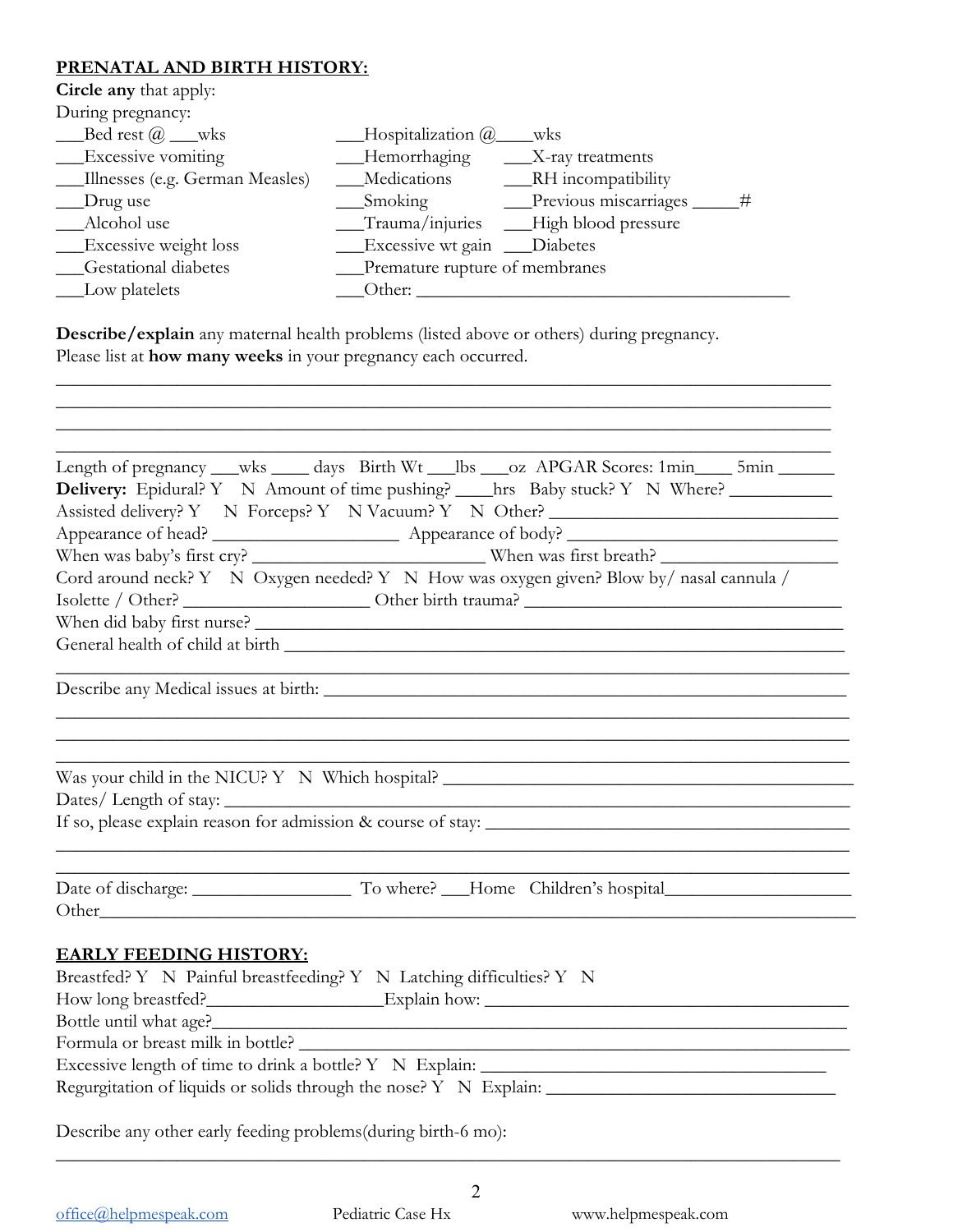| Describe transition to baby food & finger food :_________________________________<br>Sucking: Fingers? ____ Blankets? ____ Thumb? ____ Pacifier? ____ Other? _____<br>Does your child have a history of ear infections, otitis media, or uninfected fluid in the middle ear?<br><u> 1989 - Johann Stoff, amerikansk politiker (d. 1989)</u><br>Has your child ever been treated by an ear, nose, and throat specialist (ENT)? Y or N<br>At what age?<br>the control of the control of the control of the control of the control of the control of<br>Sensitive to other Noises? Y N If yes, explain___________________________________<br>Does anyone in the family have a history of any speech or language problems? |                                                                                   |
|------------------------------------------------------------------------------------------------------------------------------------------------------------------------------------------------------------------------------------------------------------------------------------------------------------------------------------------------------------------------------------------------------------------------------------------------------------------------------------------------------------------------------------------------------------------------------------------------------------------------------------------------------------------------------------------------------------------------|-----------------------------------------------------------------------------------|
|                                                                                                                                                                                                                                                                                                                                                                                                                                                                                                                                                                                                                                                                                                                        |                                                                                   |
|                                                                                                                                                                                                                                                                                                                                                                                                                                                                                                                                                                                                                                                                                                                        |                                                                                   |
|                                                                                                                                                                                                                                                                                                                                                                                                                                                                                                                                                                                                                                                                                                                        |                                                                                   |
|                                                                                                                                                                                                                                                                                                                                                                                                                                                                                                                                                                                                                                                                                                                        |                                                                                   |
|                                                                                                                                                                                                                                                                                                                                                                                                                                                                                                                                                                                                                                                                                                                        |                                                                                   |
|                                                                                                                                                                                                                                                                                                                                                                                                                                                                                                                                                                                                                                                                                                                        |                                                                                   |
|                                                                                                                                                                                                                                                                                                                                                                                                                                                                                                                                                                                                                                                                                                                        | Has your child ever or does your child <i>currently</i> : (at what <i>ages</i> )  |
|                                                                                                                                                                                                                                                                                                                                                                                                                                                                                                                                                                                                                                                                                                                        |                                                                                   |
|                                                                                                                                                                                                                                                                                                                                                                                                                                                                                                                                                                                                                                                                                                                        |                                                                                   |
|                                                                                                                                                                                                                                                                                                                                                                                                                                                                                                                                                                                                                                                                                                                        | How long?                                                                         |
|                                                                                                                                                                                                                                                                                                                                                                                                                                                                                                                                                                                                                                                                                                                        | <b>MEDICAL INFORMATION:</b>                                                       |
|                                                                                                                                                                                                                                                                                                                                                                                                                                                                                                                                                                                                                                                                                                                        | Does your child have a history of Upper Respiratory Infections (colds)? Y or N    |
|                                                                                                                                                                                                                                                                                                                                                                                                                                                                                                                                                                                                                                                                                                                        |                                                                                   |
|                                                                                                                                                                                                                                                                                                                                                                                                                                                                                                                                                                                                                                                                                                                        |                                                                                   |
|                                                                                                                                                                                                                                                                                                                                                                                                                                                                                                                                                                                                                                                                                                                        |                                                                                   |
|                                                                                                                                                                                                                                                                                                                                                                                                                                                                                                                                                                                                                                                                                                                        |                                                                                   |
|                                                                                                                                                                                                                                                                                                                                                                                                                                                                                                                                                                                                                                                                                                                        |                                                                                   |
|                                                                                                                                                                                                                                                                                                                                                                                                                                                                                                                                                                                                                                                                                                                        |                                                                                   |
|                                                                                                                                                                                                                                                                                                                                                                                                                                                                                                                                                                                                                                                                                                                        |                                                                                   |
|                                                                                                                                                                                                                                                                                                                                                                                                                                                                                                                                                                                                                                                                                                                        | For what reasons?                                                                 |
|                                                                                                                                                                                                                                                                                                                                                                                                                                                                                                                                                                                                                                                                                                                        | Does your child have tubes? Y or N At what age were they placed?                  |
|                                                                                                                                                                                                                                                                                                                                                                                                                                                                                                                                                                                                                                                                                                                        |                                                                                   |
|                                                                                                                                                                                                                                                                                                                                                                                                                                                                                                                                                                                                                                                                                                                        |                                                                                   |
|                                                                                                                                                                                                                                                                                                                                                                                                                                                                                                                                                                                                                                                                                                                        |                                                                                   |
|                                                                                                                                                                                                                                                                                                                                                                                                                                                                                                                                                                                                                                                                                                                        |                                                                                   |
|                                                                                                                                                                                                                                                                                                                                                                                                                                                                                                                                                                                                                                                                                                                        |                                                                                   |
|                                                                                                                                                                                                                                                                                                                                                                                                                                                                                                                                                                                                                                                                                                                        |                                                                                   |
|                                                                                                                                                                                                                                                                                                                                                                                                                                                                                                                                                                                                                                                                                                                        |                                                                                   |
|                                                                                                                                                                                                                                                                                                                                                                                                                                                                                                                                                                                                                                                                                                                        |                                                                                   |
|                                                                                                                                                                                                                                                                                                                                                                                                                                                                                                                                                                                                                                                                                                                        |                                                                                   |
|                                                                                                                                                                                                                                                                                                                                                                                                                                                                                                                                                                                                                                                                                                                        |                                                                                   |
|                                                                                                                                                                                                                                                                                                                                                                                                                                                                                                                                                                                                                                                                                                                        |                                                                                   |
|                                                                                                                                                                                                                                                                                                                                                                                                                                                                                                                                                                                                                                                                                                                        |                                                                                   |
|                                                                                                                                                                                                                                                                                                                                                                                                                                                                                                                                                                                                                                                                                                                        | Mother: Y N Father: Y N Sibling: Y N name: ___________ Other family? Y N who?____ |

\_\_\_\_\_\_\_\_\_\_\_\_\_\_\_\_\_\_\_\_\_\_\_\_\_\_\_\_\_\_\_\_\_\_\_\_\_\_\_\_\_\_\_\_\_\_\_\_\_\_\_\_\_\_\_\_\_\_\_\_\_\_\_\_\_\_\_\_\_\_\_\_\_\_\_\_\_\_\_\_\_\_\_\_

If "yes", please describe: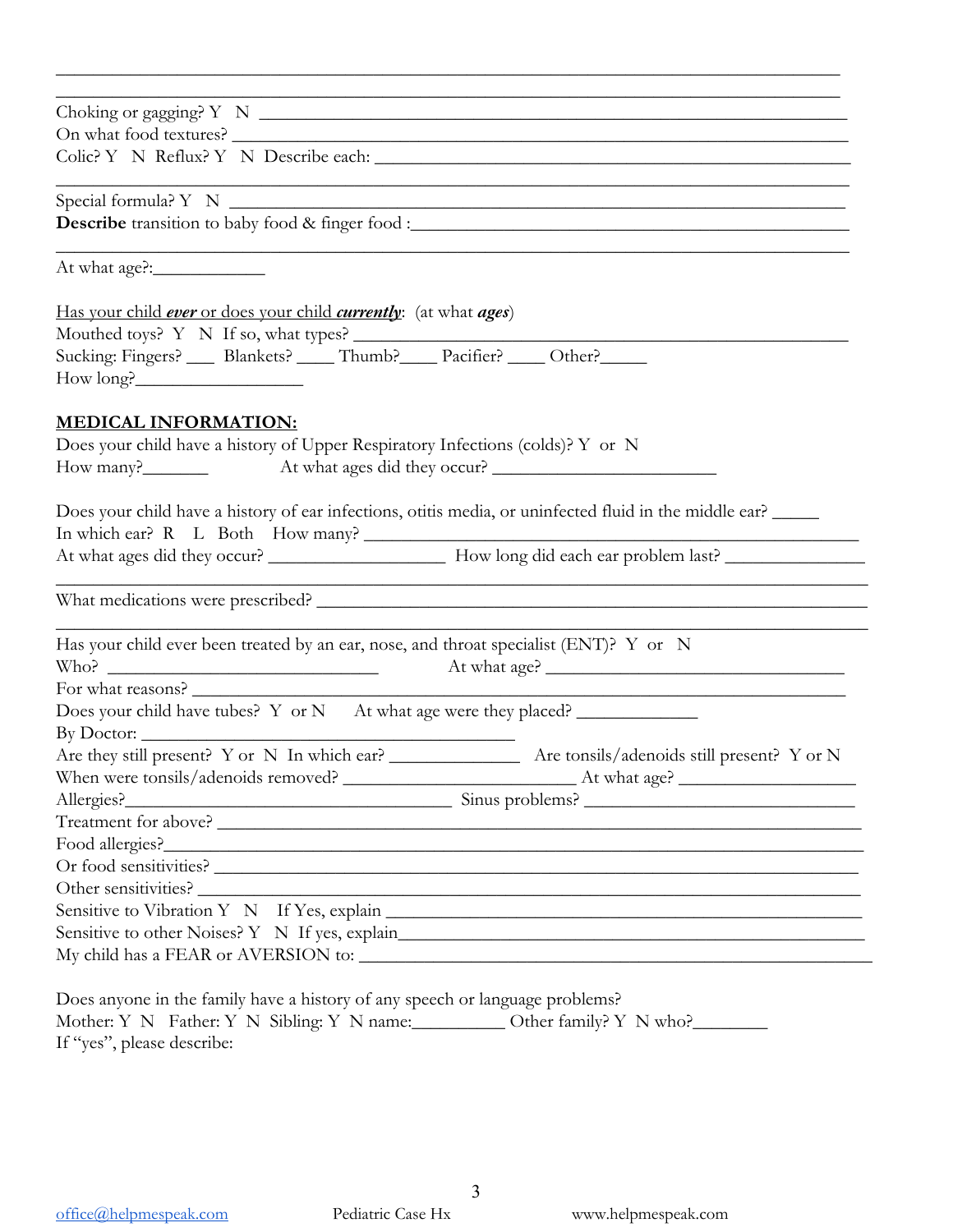# **DEVELOPMENT ALL SERVIT OP**

| <u>DEVELOPMENTAL HISTORY:</u>                                                    |                                                                                              |  |  |  |
|----------------------------------------------------------------------------------|----------------------------------------------------------------------------------------------|--|--|--|
| <u>At what age did your child develop:</u>                                       |                                                                                              |  |  |  |
|                                                                                  |                                                                                              |  |  |  |
| Lost at what ages?                                                               |                                                                                              |  |  |  |
|                                                                                  |                                                                                              |  |  |  |
| Orthodontic care? $Y \tN$ $n/a$                                                  |                                                                                              |  |  |  |
|                                                                                  |                                                                                              |  |  |  |
|                                                                                  |                                                                                              |  |  |  |
| At what AGE did your child develop: (please list)                                |                                                                                              |  |  |  |
| Head support_____                                                                | Reach & grasp____<br>Rolling (back to tummy)______                                           |  |  |  |
| Rolling(tummy to back) ______ Sitting alone ______                               |                                                                                              |  |  |  |
|                                                                                  | Potty trained_______                                                                         |  |  |  |
| Climbing stairs_____                                                             | Finger foods_____<br>Use spoon                                                               |  |  |  |
| Undressed self____                                                               |                                                                                              |  |  |  |
|                                                                                  |                                                                                              |  |  |  |
|                                                                                  | Babbling: reduplicated (e.g. mamamama) ______ variegated (e.g. badagada) _____               |  |  |  |
|                                                                                  | Jargoning (e.g sounds like foreign language) _____ First word ______ Use single words ______ |  |  |  |
|                                                                                  | Use 2 words together ________ Talking in sentences _______                                   |  |  |  |
|                                                                                  |                                                                                              |  |  |  |
| Handedness: R or L or not yet established                                        |                                                                                              |  |  |  |
|                                                                                  |                                                                                              |  |  |  |
| <b>ORAL BEHAVIORS:</b>                                                           |                                                                                              |  |  |  |
|                                                                                  | Mouth breathing? Y N When?: while watching tv, in car, etc?______________________            |  |  |  |
|                                                                                  | Teeth grinding? Y N Bites fingernails or cuticles? Y N                                       |  |  |  |
|                                                                                  | Chews on: pencils erasers knuckles blanket fingers other                                     |  |  |  |
|                                                                                  | Lick lips excessively? Y N Lips chapped? Y N Chew gum excessively? Y N                       |  |  |  |
| Prop chin or head on palm or fist? Y N                                           |                                                                                              |  |  |  |
|                                                                                  |                                                                                              |  |  |  |
| <b>EATING HABITS:</b>                                                            |                                                                                              |  |  |  |
|                                                                                  | # glasses liquid with meals? ________ Wash down food? Y N                                    |  |  |  |
|                                                                                  | Fast or slow eater? Chew food adequately? Y N Burp excessively after meals? Y N              |  |  |  |
| Digestive problems? Y N ___________ Resist difficult to chew foods? ____________ |                                                                                              |  |  |  |
| Is your child a <i>picky eater</i> ? Y N                                         |                                                                                              |  |  |  |
|                                                                                  | My child eats the same foods for meals as the rest of my family: Y<br>$\mathbb N$            |  |  |  |
|                                                                                  | I fix my child a separate meal than the rest of my family: Y N                               |  |  |  |
|                                                                                  |                                                                                              |  |  |  |
|                                                                                  |                                                                                              |  |  |  |

Food preferences? Please list **10 or more** Proteins: (e.g. meats, poultry, fish, & dairy)

Please list **10 or more** Fruits/Vegetables: \_\_\_\_\_\_\_\_\_\_\_\_\_\_\_\_\_\_\_\_\_\_\_\_\_\_\_\_\_\_\_\_\_\_\_\_\_\_\_\_\_\_\_\_\_\_\_\_\_\_\_\_

Please list **10 or more** Carbs: \_\_\_\_\_\_\_\_\_\_\_\_\_\_\_\_\_\_\_\_\_\_\_\_\_\_\_\_\_\_\_\_\_\_\_\_\_\_\_\_\_\_\_\_\_\_\_\_\_\_\_\_\_\_\_\_\_\_\_\_\_

Food dislikes? \_\_\_\_\_\_\_\_\_\_\_\_\_\_\_\_\_\_\_\_\_\_\_\_\_\_\_\_\_\_\_\_\_\_\_\_\_\_\_\_\_\_\_\_\_\_\_\_\_\_\_\_\_\_\_\_\_\_\_\_\_\_\_\_\_\_\_\_\_\_\_\_\_

| Favorite tastes/flavors?        |  |
|---------------------------------|--|
| Preferred textures?             |  |
|                                 |  |
| Special diet/food restrictions? |  |
| Other?                          |  |

4

 $\mathcal{L}_\mathcal{L} = \{ \mathcal{L}_\mathcal{L} = \{ \mathcal{L}_\mathcal{L} = \{ \mathcal{L}_\mathcal{L} = \{ \mathcal{L}_\mathcal{L} = \{ \mathcal{L}_\mathcal{L} = \{ \mathcal{L}_\mathcal{L} = \{ \mathcal{L}_\mathcal{L} = \{ \mathcal{L}_\mathcal{L} = \{ \mathcal{L}_\mathcal{L} = \{ \mathcal{L}_\mathcal{L} = \{ \mathcal{L}_\mathcal{L} = \{ \mathcal{L}_\mathcal{L} = \{ \mathcal{L}_\mathcal{L} = \{ \mathcal{L}_\mathcal{$ 

\_\_\_\_\_\_\_\_\_\_\_\_\_\_\_\_\_\_\_\_\_\_\_\_\_\_\_\_\_\_\_\_\_\_\_\_\_\_\_\_\_\_\_\_\_\_\_\_\_\_\_\_\_\_\_\_\_\_\_\_\_\_\_\_\_\_\_\_\_\_\_\_\_\_\_\_\_\_\_\_\_\_\_\_

\_\_\_\_\_\_\_\_\_\_\_\_\_\_\_\_\_\_\_\_\_\_\_\_\_\_\_\_\_\_\_\_\_\_\_\_\_\_\_\_\_\_\_\_\_\_\_\_\_\_\_\_\_\_\_\_\_\_\_\_\_\_\_\_\_\_\_\_\_\_\_\_\_\_\_\_\_\_\_\_\_\_\_\_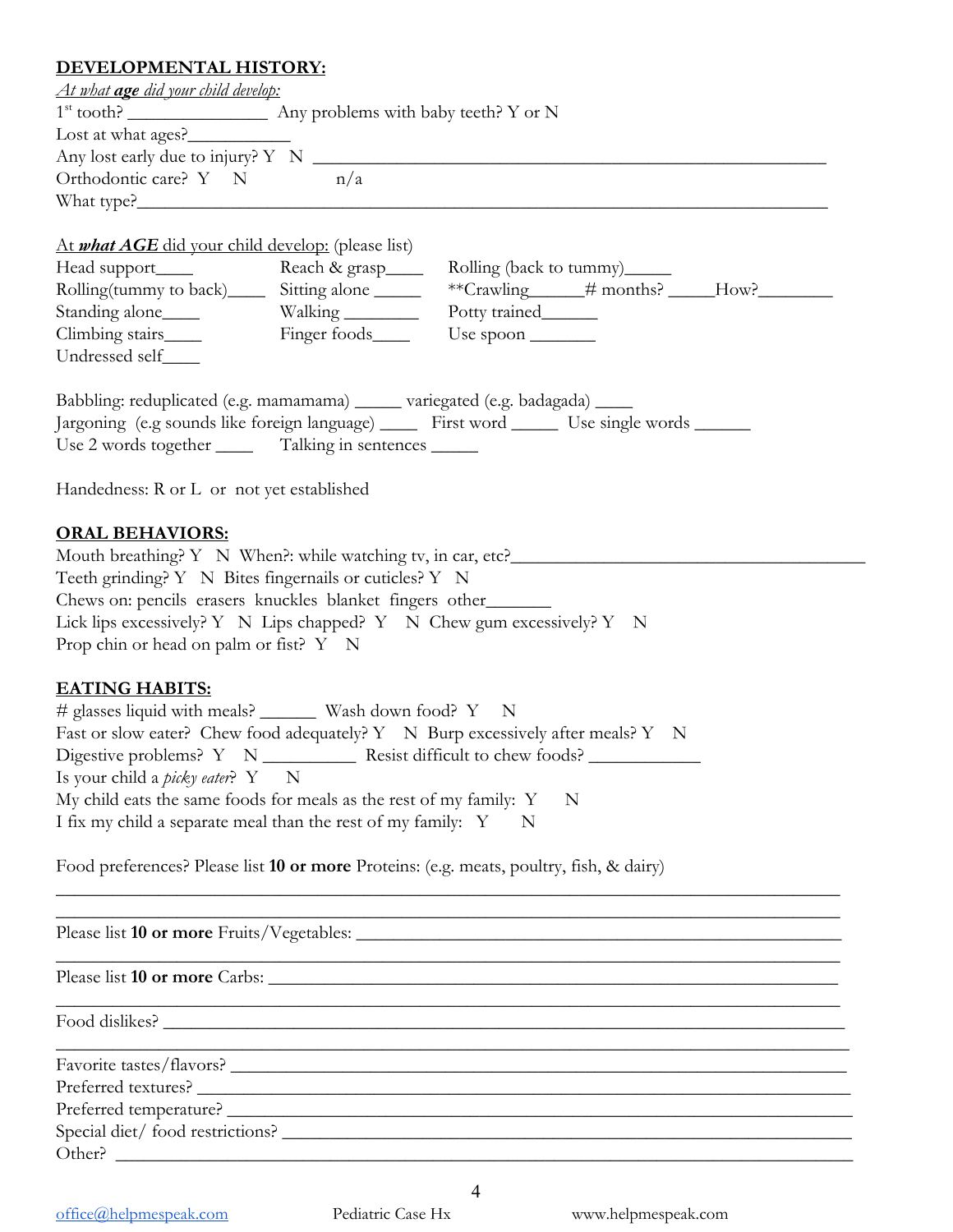#### **SPEECH AND LANGUAGE DEVELOPMENT:**

13. Please list & describe each kind of sounds your child made before one year of age – cooing prolonged vowel sounds, babbling repeated syllables, squealing, etc.

- 14. Was there anything unusual about the sounds your child made during this period? If "yes", please explain.
- 15. At what age did your child say his / her first real word? Word(s): \_\_\_\_\_\_\_\_\_

- 16. Did your child continue to add new words on a regular basis? If "no":
- a. How often did your child add a new word?
- b. Did your child frequently use another way to communicate?
- 17. Did your child's speech or language development seem to stop for a time? If "yes":
- a. When and **why** do you think it stopped?
- b. How did your child communicate with you during this time?
- 18. How many different words is your child saying now?
- 19. Do you consider your child to be talkative or quiet?
- 20. How does your child usually let you know what he/ she wants?

If you answer "pointing" or "gesturing": a. Does your child try to talk in combination with pointing?

b. does anyone in the family talk for your child or interpret his / her gestures?

21. Has your child ever talked better than he / she does now? If "yes", please explain.

22. What concerns do you have about the way your child's tongue or mouth works for speech or for eating? please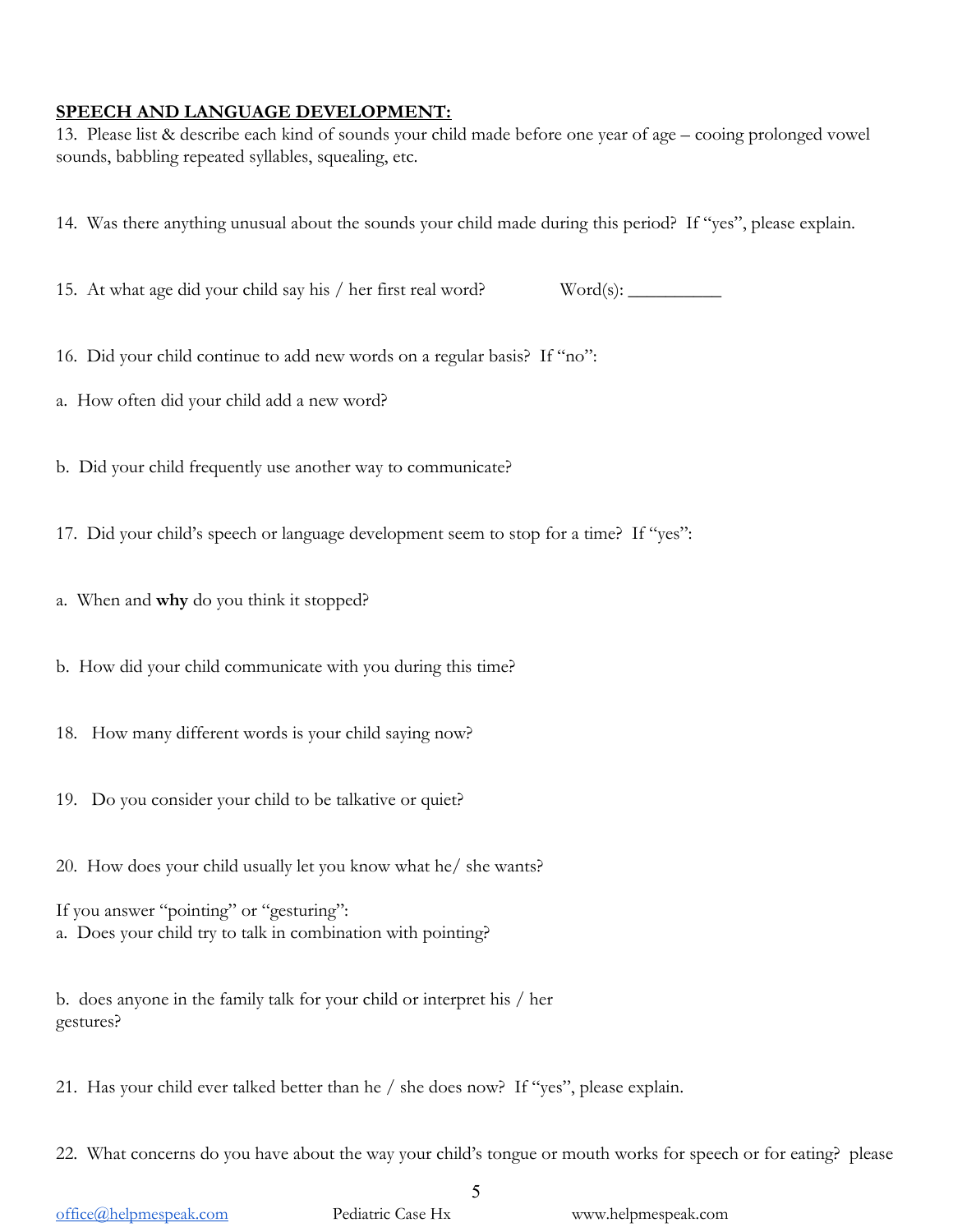describe.

23. What have you done to help your child learn to talk?

24. Has anything about your child's speech or language development seemed unusual to you? If "yes", please describe.

25. How much time does your child spend with other children?

#### **COMPREHENSION AND UNDERSTANDING:**

Compared to children of the same age:

27. Is your child easily confused when there are many things taking place around him / her? If "yes", please explain:

28. How does your child respond when you give him / her directions?

29. How does your child respond to simple questions?

30. How would you describe your child's intelligence or thinking skills?

31. List any other specialists who have seen your child:

Medical

Hearing

#### **EDUCATIONAL HISTORY:**

| <b>Educational Setting</b>                 | Location/School | Teacher(s) |
|--------------------------------------------|-----------------|------------|
| Child Care Facility                        |                 |            |
|                                            |                 |            |
| Early Childhood Classes                    |                 |            |
| Birth to 3 Program (Infants<br>& Toddlers) |                 |            |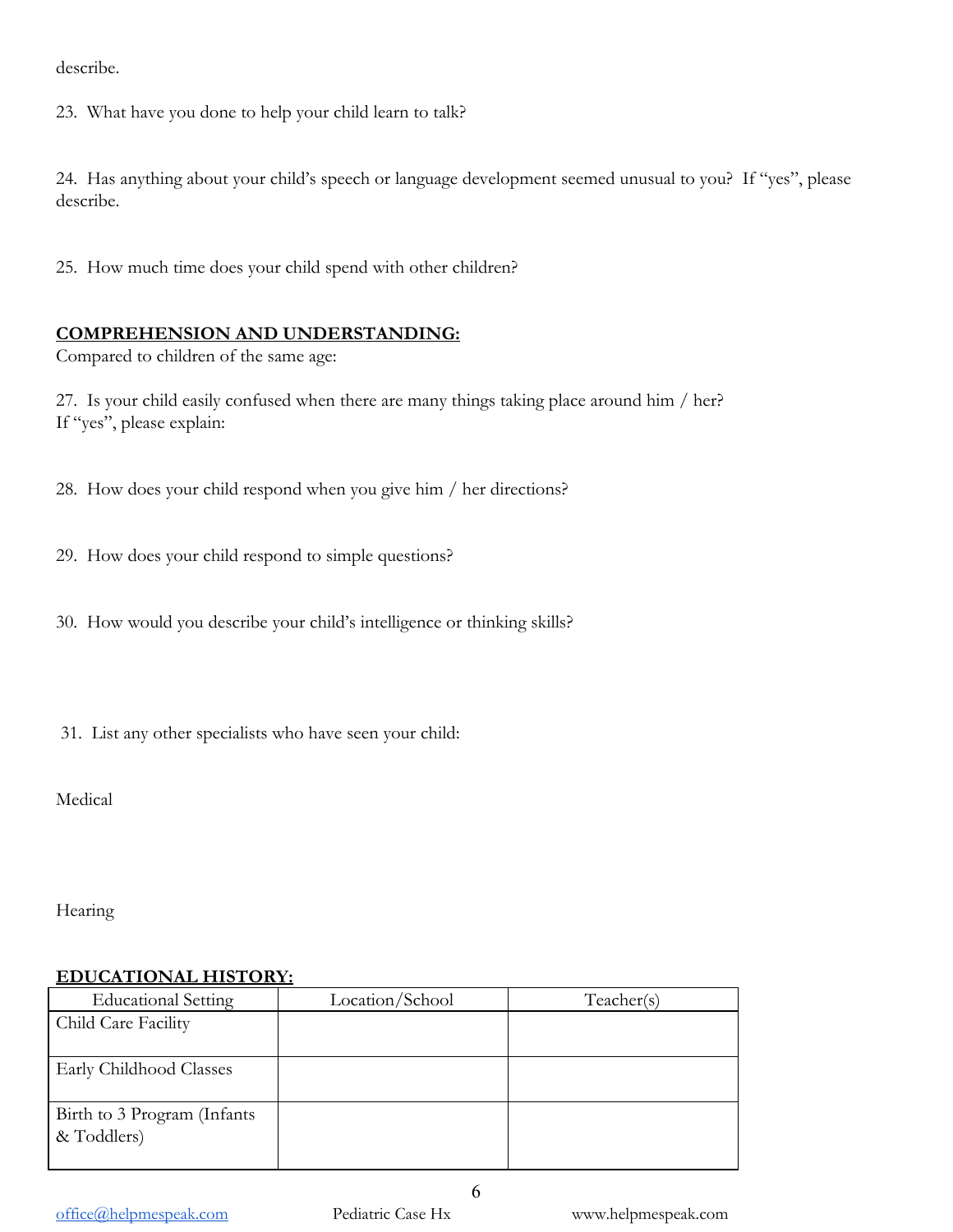| School: Age entered: _________ Any grades repeated? ________                                                                                                                                                                                                                         |                                            |                                |             |
|--------------------------------------------------------------------------------------------------------------------------------------------------------------------------------------------------------------------------------------------------------------------------------------|--------------------------------------------|--------------------------------|-------------|
| How often does/did your child attend classes?                                                                                                                                                                                                                                        |                                            |                                |             |
| $\_\$ {Daily}                                                                                                                                                                                                                                                                        | $-4x$ per week $-3x$ per week<br>Full days |                                |             |
| $2 x per week_1/2 days$                                                                                                                                                                                                                                                              |                                            |                                |             |
|                                                                                                                                                                                                                                                                                      |                                            |                                |             |
|                                                                                                                                                                                                                                                                                      |                                            |                                |             |
|                                                                                                                                                                                                                                                                                      |                                            |                                |             |
|                                                                                                                                                                                                                                                                                      |                                            |                                |             |
| Child's Strengths:                                                                                                                                                                                                                                                                   |                                            |                                |             |
| Weaknesses:                                                                                                                                                                                                                                                                          |                                            |                                |             |
| What type of classroom is your child in? (e.g. Traditional, open classroom, transdisciplinary, etc.)                                                                                                                                                                                 |                                            |                                |             |
| Does your child exhibit any learning style preferences? __Visual ___________________________________Both                                                                                                                                                                             |                                            |                                |             |
| Does your child's developmental performance seem to interfere with his/her school performance? Y                                                                                                                                                                                     |                                            |                                | $\mathbf N$ |
| Have teachers expressed any concerns about your child's learning behavior? Y N                                                                                                                                                                                                       |                                            |                                |             |
| Current hours/week of therapy: (school) Speech ______ Occupational _______ Physical ______ Psychology _____<br>Educational Other: hrs ______<br>Current hours/week of therapy: (private) Speech _____ Occupational _______ Physical _____ Psychology _____<br>Educational Other: hrs |                                            |                                |             |
|                                                                                                                                                                                                                                                                                      |                                            |                                |             |
| Has your child ever been evaluated for or attended therapy for & where/with whom:                                                                                                                                                                                                    |                                            |                                |             |
| Type of service                                                                                                                                                                                                                                                                      | Previously<br>With whom? Where?            | Currently<br>With whom? Where? |             |
| Speech-Language Therapy                                                                                                                                                                                                                                                              |                                            |                                |             |
| (speech, language, feeding, or                                                                                                                                                                                                                                                       |                                            |                                |             |
| hearing)                                                                                                                                                                                                                                                                             |                                            |                                |             |
| Audiology (hearing, balance)                                                                                                                                                                                                                                                         |                                            |                                |             |
| Occupational Therapy                                                                                                                                                                                                                                                                 |                                            |                                |             |
| Physical Therapy                                                                                                                                                                                                                                                                     |                                            |                                |             |
| Psychological or Behavioral                                                                                                                                                                                                                                                          |                                            |                                |             |
| Counseling                                                                                                                                                                                                                                                                           |                                            |                                |             |
| Nutritional Services                                                                                                                                                                                                                                                                 |                                            |                                |             |
| Vision Therapy                                                                                                                                                                                                                                                                       |                                            |                                |             |
|                                                                                                                                                                                                                                                                                      |                                            |                                |             |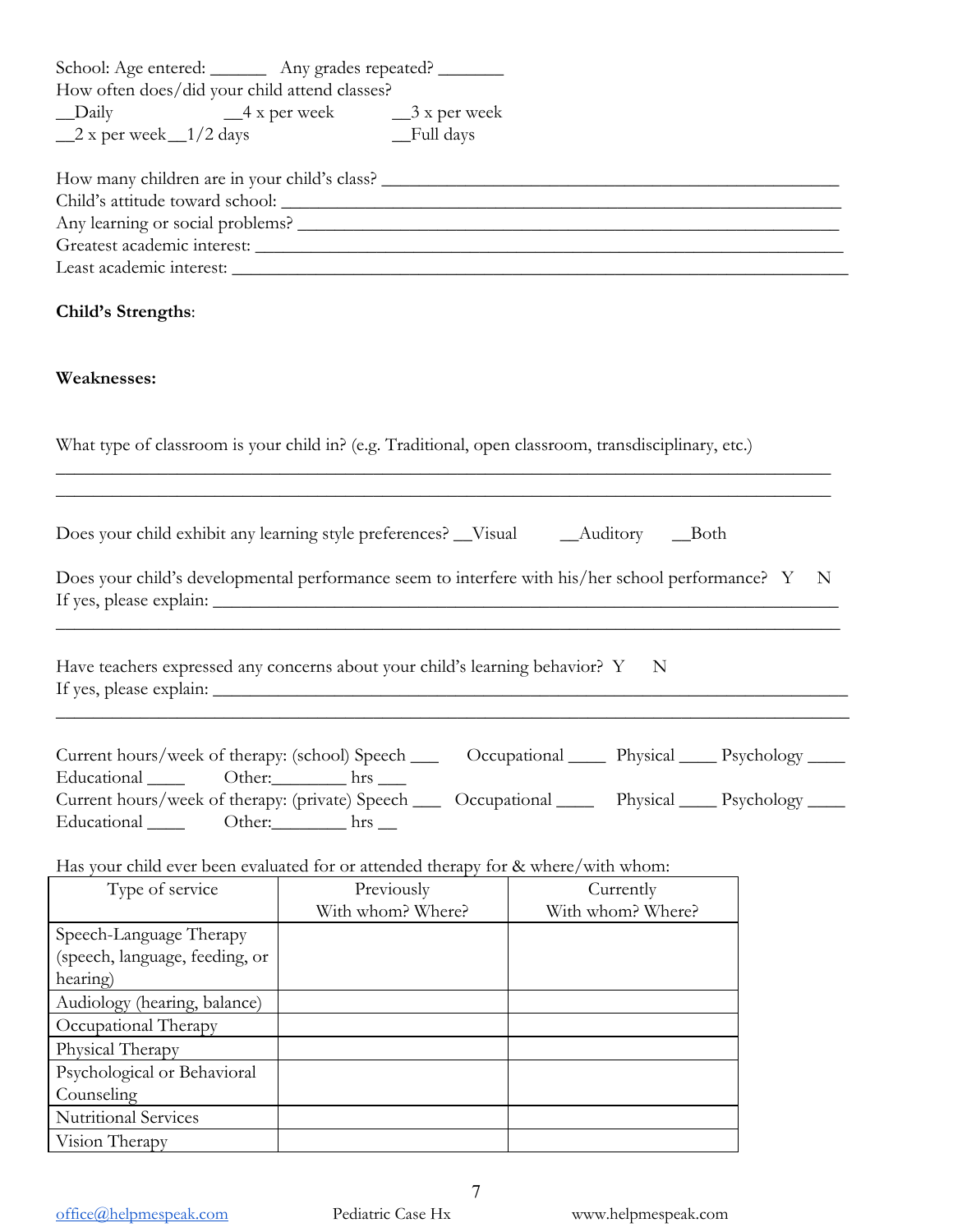| Other (describe)                                       |  |
|--------------------------------------------------------|--|
| Please list dates, locations, therapists, and results: |  |

\_\_\_\_\_\_\_\_\_\_\_\_\_\_\_\_\_\_\_\_\_\_\_\_\_\_\_\_\_\_\_\_\_\_\_\_\_\_\_\_\_\_\_\_\_\_\_\_\_\_\_\_\_\_\_\_\_\_\_\_\_\_\_\_\_\_\_\_\_\_\_

Is your child overly awkward or clumsy? Y N

# **INTERACTION AND COMMUNICATION DEVELOPMENT:**

Do any of the following describe your child as an *infant, toddler, or young child*? If "yes", **please explain**. **In** *relation to each question***, please state your child's** *age at that time***.** 1. Was your child ever separated from you for a long time?

- 
- 2. Did your child require any/frequent hospitalization?
- 3. Did your child resist cuddling?
- 4. Was your child often difficult to calm?
- 5. Was your child often colicky?
- 6. Did your child seem very restless?
- 7. Did your child seem very inactive?
- 8. Was your child nonresponsive when you "talked" with him / her?
- 9. Did your child often avoid eye contact with you or others?
- 10. Did your child often play with toys in an unusual manner? How?
- 11. Did your child use gestures to communicate? How?
- 12. Did your child show interest in the people and things around him / her? *If "no", please explain.*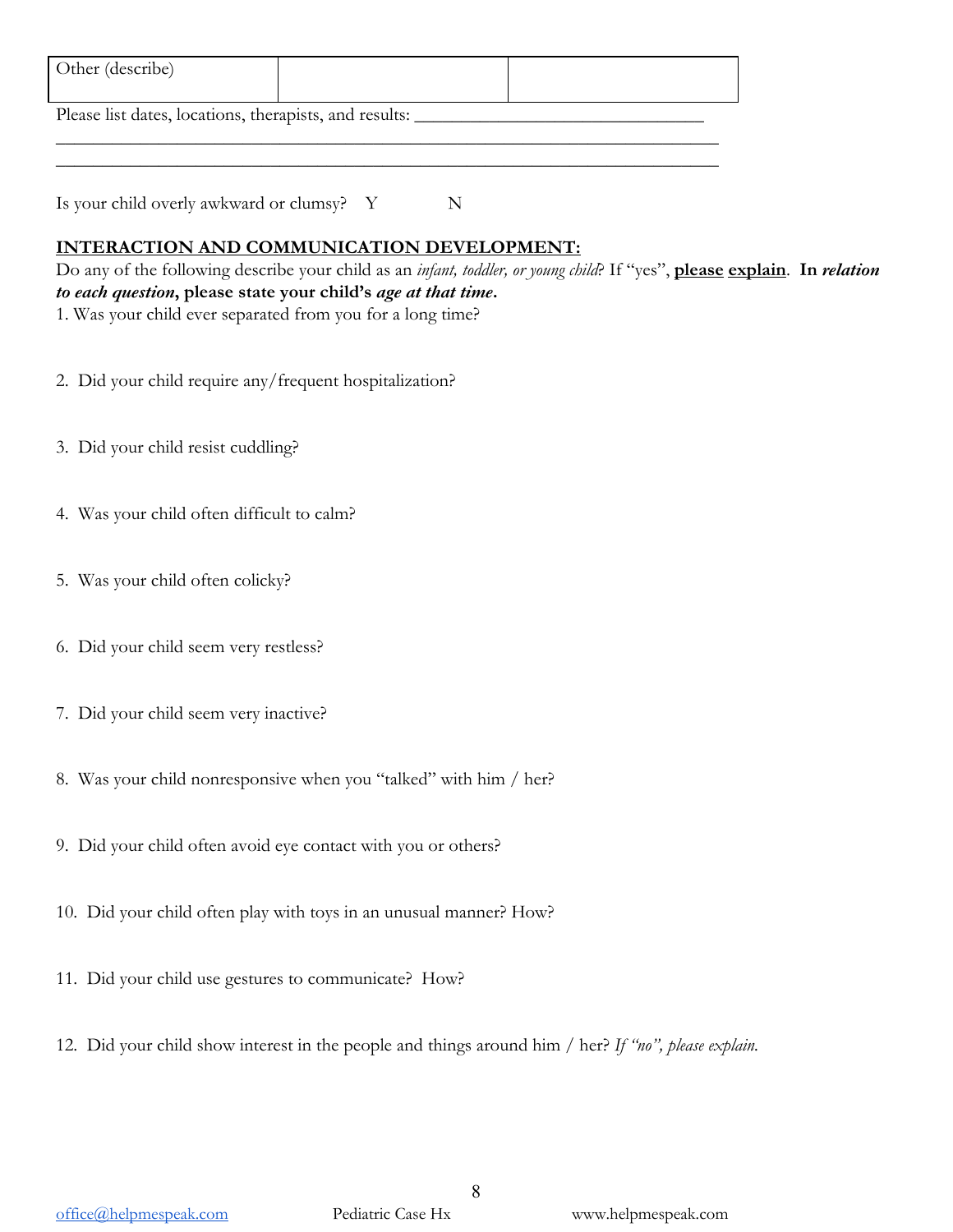#### COMMUNICATION STATUS:

How would you describe your child's current communication ability? (check all that apply)

\_\_\_\_Almost never communicates

\_\_\_\_Sometimes communicates

\_\_\_\_Communicates frequently

\_\_\_\_It is *very* easy for me to understand my child when I know the topic of conversation. \_\_\_\_It is *fairly* easy for me to understand my child when I know the topic of conversation. \_\_\_\_It is *difficult* for me to understand my child when I know the topic of conversation.

\_\_\_\_It is *very* easy for me to understand my child when I don't know the topic of conversation. \_\_\_\_It is *fairly* easy for me to understand my child when I don't know the topic of conversation. \_\_\_\_It is *difficult* for me to understand my child when I don't know the topic of conversation.

| My child is usually understood by other people who don't know him/her well.             |  |
|-----------------------------------------------------------------------------------------|--|
| _My child is usually NOT understood by <u>other people</u> who don't know him/her well. |  |

\_\_\_\_\_\_\_\_\_\_\_\_\_\_\_\_\_\_\_\_\_\_\_\_\_\_\_\_\_\_\_\_\_\_\_\_\_\_\_\_\_\_\_\_\_\_\_\_\_\_\_\_\_\_\_\_\_\_\_\_\_\_\_\_\_\_\_\_\_\_ \_\_\_\_\_\_\_\_\_\_\_\_\_\_\_\_\_\_\_\_\_\_\_\_\_\_\_\_\_\_\_\_\_\_\_\_\_\_\_\_\_\_\_\_\_\_\_\_\_\_\_\_\_\_\_\_\_\_\_\_\_\_\_\_\_\_\_\_\_\_ \_\_\_\_\_\_\_\_\_\_\_\_\_\_\_\_\_\_\_\_\_\_\_\_\_\_\_\_\_\_\_\_\_\_\_\_\_\_\_\_\_\_\_\_\_\_\_\_\_\_\_\_\_\_\_\_\_\_\_\_\_\_\_\_\_\_\_\_\_\_

Please describe how your child communicates: \_\_\_\_\_\_\_\_\_\_\_\_\_\_\_\_\_\_\_\_\_\_\_\_\_\_\_\_\_\_\_\_\_\_\_

Which of the following best describes your child's speech?

- \_\_\_easy to understand
- \_\_\_difficult for parents to understand
- \_\_\_difficult for others to understand
- \_\_\_almost never understood by others
- \_\_\_different from other children of the same age

Which of the following statements best describes your child's reaction to his/her speech?

- \_\_\_ Is easily frustrated when not understood
- \_\_\_Does not seem aware of speech/ communication problem
- \_\_\_Has been teased about his/her speech
- \_\_\_Tries to say sounds or words more clearly when asked
- \_\_\_Is successful in saying sounds or words more clearly when he/she tries

Is your child aware of his/her communication difficulties? \_\_\_yes \_\_\_no

If Yes, how does this awareness impact on his/her social/emotional status? \_\_\_\_\_\_\_\_\_\_\_\_\_\_\_\_\_\_\_\_\_\_\_\_\_\_\_\_\_\_\_\_\_\_\_

Does your child have difficulty producing certain sounds? \_\_\_yes \_\_\_\_no If so, which ones are difficult?

\_\_\_\_\_\_\_\_\_\_\_\_\_\_\_\_\_\_\_\_\_\_\_\_\_\_\_\_\_\_\_\_\_\_\_\_\_\_\_\_\_\_\_\_\_\_\_\_\_\_\_\_\_\_

Does your child hesitate and/or repeatedly say sounds or words? \_\_\_yes \_\_\_no If so, which ones?

 $\_$  , and the contribution of the contribution of  $\mathcal{L}$  , and  $\mathcal{L}$  , and  $\mathcal{L}$  , and  $\mathcal{L}$  , and  $\mathcal{L}$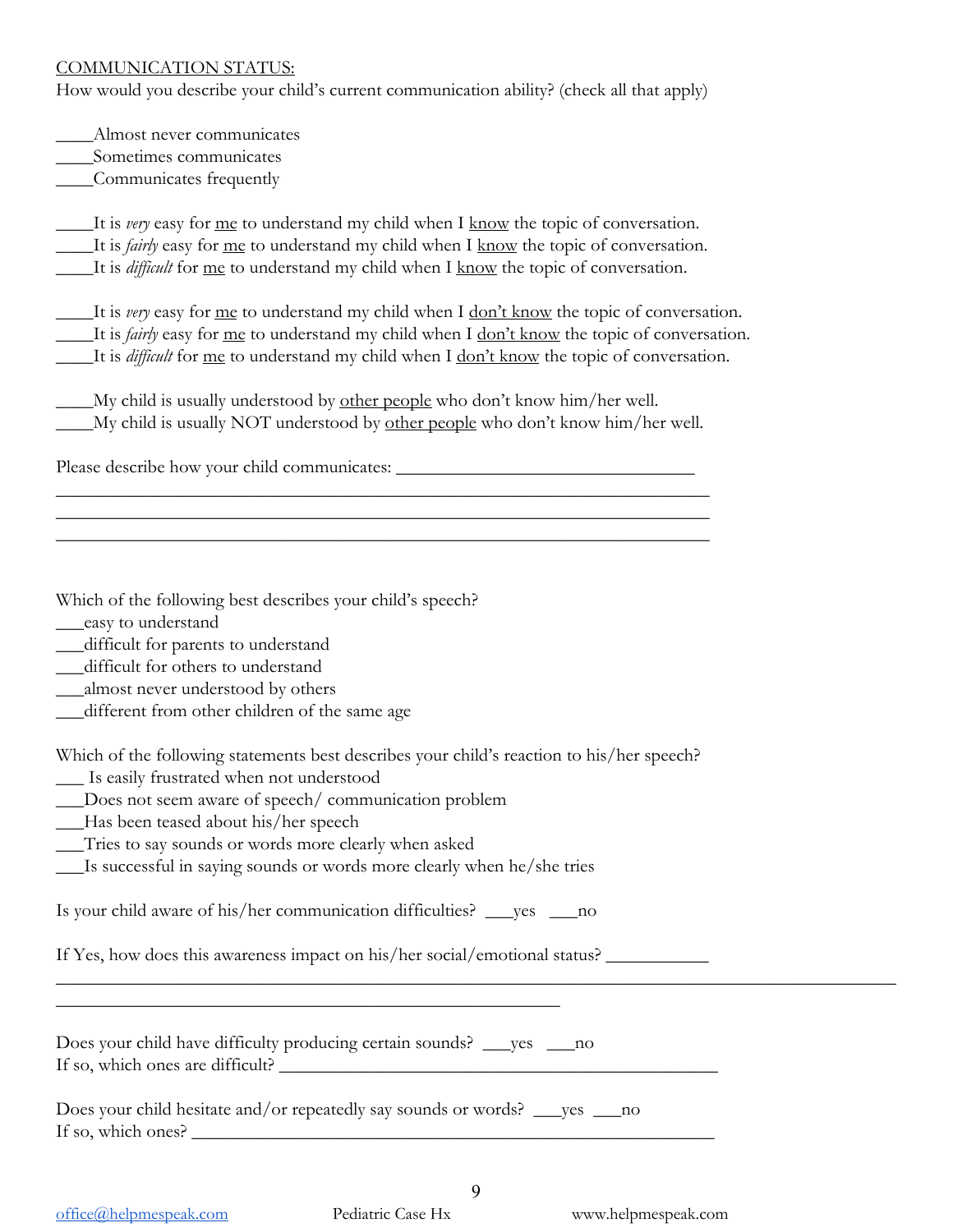|          | Does your child "get stuck" when attempting to say a word? _____ yes _____ no |  |  |
|----------|-------------------------------------------------------------------------------|--|--|
| Explain: |                                                                               |  |  |

Indicate your agreement with the following statements (circle one choice):

| 1. My child is able to communicate effectively to express pleasure or displeasure.    |          |          |       |                                                                                                               |
|---------------------------------------------------------------------------------------|----------|----------|-------|---------------------------------------------------------------------------------------------------------------|
| Strongly disagree                                                                     | Disagree | Not Sure | Agree | <b>Strongly Agree</b>                                                                                         |
| 2. My child is able to communicate to get help when needed.                           |          |          |       |                                                                                                               |
| Strongly disagree                                                                     | Disagree | Not Sure | Agree | <b>Strongly Agree</b>                                                                                         |
| 3. My child's biggest communication priority is to request things he/she needs.       |          |          |       |                                                                                                               |
| Strongly disagree                                                                     | Disagree | Not Sure | Agree | <b>Strongly Agree</b>                                                                                         |
|                                                                                       |          |          |       | 4. My child's biggest communication priority is to get or give information (e.g. ask/answer questions)        |
| Strongly disagree                                                                     | Disagree | Not Sure | Agree | <b>Strongly Agree</b>                                                                                         |
| 5. My child's biggest communication priority is to initiate & maintain conversations. |          |          |       |                                                                                                               |
| Strongly disagree                                                                     | Disagree | Not Sure | Agree | Strongly Agree                                                                                                |
|                                                                                       |          |          |       | A typical day for my child is:                                                                                |
|                                                                                       |          |          |       |                                                                                                               |
|                                                                                       |          |          |       |                                                                                                               |
|                                                                                       |          |          |       |                                                                                                               |
|                                                                                       |          |          |       |                                                                                                               |
|                                                                                       |          |          |       |                                                                                                               |
|                                                                                       |          |          |       | Please list any of your child's achievements that are especially important to him/her or you:                 |
|                                                                                       |          |          |       |                                                                                                               |
|                                                                                       |          |          |       |                                                                                                               |
|                                                                                       |          |          |       |                                                                                                               |
|                                                                                       |          |          |       |                                                                                                               |
| AUGMENTATIVE COMMUNICATION/ASSISTIVE TECHNOLOGY:                                      |          |          |       |                                                                                                               |
|                                                                                       |          |          |       | Has your child in the past or does he/she currently use an augmentative communication device or any assistive |
| technology at home or at school? ___Yes ____No                                        |          |          |       |                                                                                                               |
| If yes, what type/name of device/software:                                            |          |          |       |                                                                                                               |
| In what situations is your child using this device: (circle all that apply) All       |          |          |       | School<br>Home                                                                                                |
|                                                                                       |          |          |       |                                                                                                               |
|                                                                                       |          |          |       | If he/she has used a device in the past only, briefly explain why it is not currently used:                   |
|                                                                                       |          |          |       |                                                                                                               |
|                                                                                       |          |          |       |                                                                                                               |
|                                                                                       |          |          |       |                                                                                                               |
| Who evaluated your child for this augmentative communication device/system?           |          |          |       |                                                                                                               |
|                                                                                       |          |          |       |                                                                                                               |

\_\_\_\_\_\_\_\_\_\_\_\_\_\_\_\_\_\_\_\_\_\_\_\_\_\_\_\_\_\_\_\_\_\_\_\_\_\_\_\_\_\_\_\_\_\_\_\_\_\_\_\_\_\_

 $\_$  , and the contribution of the contribution of  $\mathcal{L}$  , and  $\mathcal{L}$  , and  $\mathcal{L}$  , and  $\mathcal{L}$  , and  $\mathcal{L}$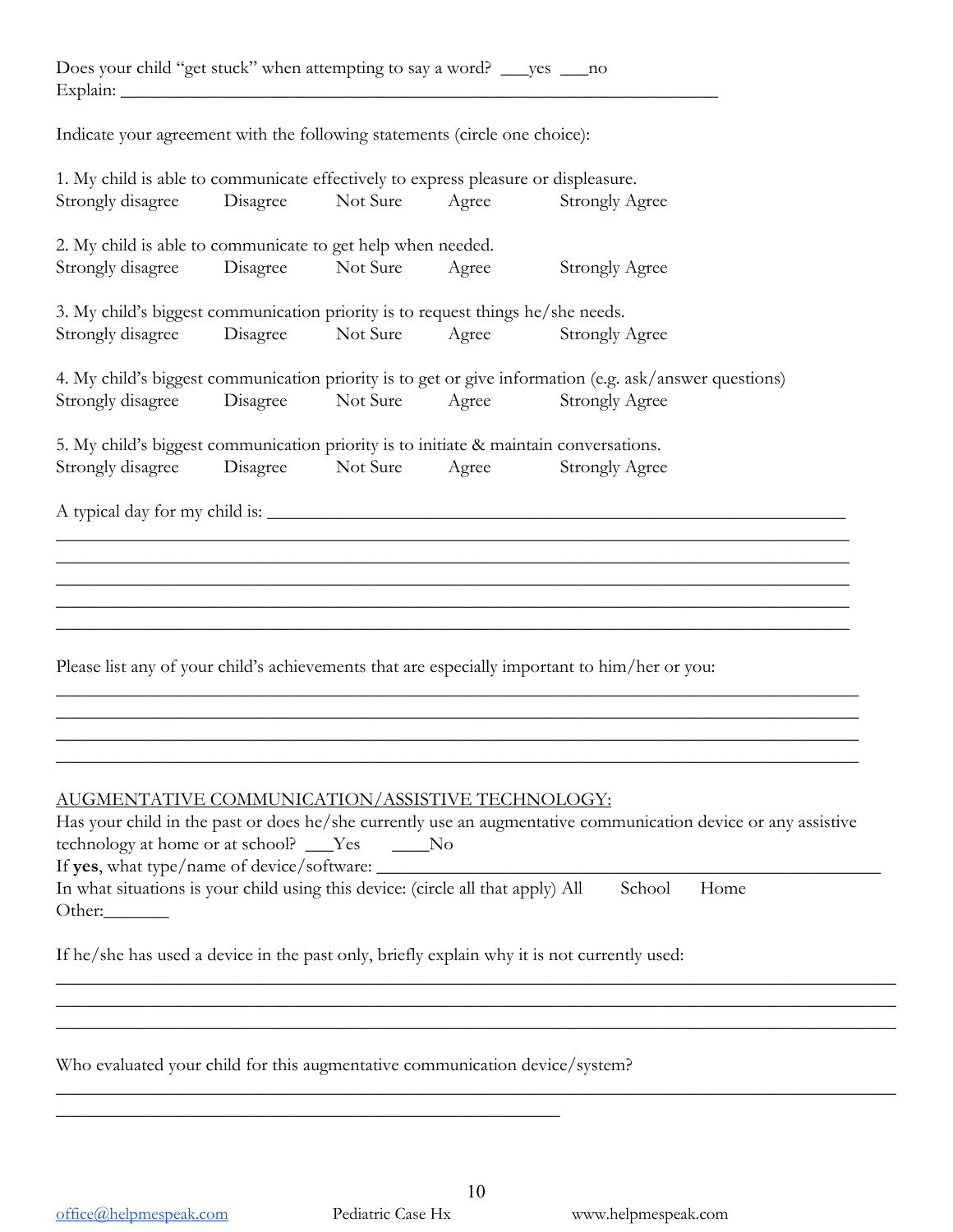#### HEARING HISTORY:

| Does your child say "huh" or "what" at least 5 or more times per day? Ves No<br>Do you ever question your child's ability to hear normally? __Yes ___No                                                                                                                                                                                                                                                                                                                                                  |                                                                 |
|----------------------------------------------------------------------------------------------------------------------------------------------------------------------------------------------------------------------------------------------------------------------------------------------------------------------------------------------------------------------------------------------------------------------------------------------------------------------------------------------------------|-----------------------------------------------------------------|
| Is your child easily distracted? __Yes __No<br>Does your child have difficulty following directions? _Yes _No                                                                                                                                                                                                                                                                                                                                                                                            |                                                                 |
| When was the last time your child's hearing was checked?                                                                                                                                                                                                                                                                                                                                                                                                                                                 | __within the last year<br>$\_1-3$ years ago<br>$-4$ + years ago |
| Where?<br>Phone: $\frac{1}{\sqrt{1-\frac{1}{2}}\sqrt{1-\frac{1}{2}}\sqrt{1-\frac{1}{2}}\sqrt{1-\frac{1}{2}}\sqrt{1-\frac{1}{2}}\sqrt{1-\frac{1}{2}}\sqrt{1-\frac{1}{2}}\sqrt{1-\frac{1}{2}}\sqrt{1-\frac{1}{2}}\sqrt{1-\frac{1}{2}}\sqrt{1-\frac{1}{2}}\sqrt{1-\frac{1}{2}}\sqrt{1-\frac{1}{2}}\sqrt{1-\frac{1}{2}}\sqrt{1-\frac{1}{2}}\sqrt{1-\frac{1}{2}}\sqrt{1-\frac{1}{2}}\sqrt{1-\frac{1}{2}}\sqrt{1-\frac{1}{2$<br>Results                                                                        |                                                                 |
| SOCIAL/EMOTIONAL DEVELOPMENT:<br>Check behaviors that you feel best describes your child:                                                                                                                                                                                                                                                                                                                                                                                                                |                                                                 |
| Defiant<br>_Overly active<br>_Overly quiet<br>Easily controlled / Passive<br><b>Excessive tantrums</b><br>Nervous<br>Destructive<br>_Dependent upon routines<br>_Difficulty separating from parent<br>$\sqrt{\frac{V_{\text{cry}}}{V_{\text{cry}}}}$<br>Perfectionist<br>_Thumb-sucking<br>$\Box$ Drooling<br>_Friendly, outgoing<br>_Imaginative & creative<br>_Teeth grinding<br>_Plays well with other children ______ Mouth breather<br>Prefers older children<br>_Interrupted/Unusual eating habits |                                                                 |
| Please describe any discipline problems you have with your child:                                                                                                                                                                                                                                                                                                                                                                                                                                        |                                                                 |
| Describe any evaluations or therapy for behavior or emotional difficulties: ___________<br><u> 1999 - Jan James James James James James James James James James James James James James James James James J</u>                                                                                                                                                                                                                                                                                          |                                                                 |
| <u> 1989 - Johann Barbara, martxa amerikan bashkar (</u><br>Does your child have a BEHAVIOR PLAN? ___YES ___NO If so, please attach or describe here:                                                                                                                                                                                                                                                                                                                                                    |                                                                 |
| ,我们也不能在这里的人,我们也不能在这里的人,我们也不能在这里的人,我们也不能在这里的人,我们也不能在这里的人,我们也不能在这里的人,我们也不能在这里的人,我们                                                                                                                                                                                                                                                                                                                                                                                                                         |                                                                 |
| What method of discipline does your spouse use? ________________________________                                                                                                                                                                                                                                                                                                                                                                                                                         |                                                                 |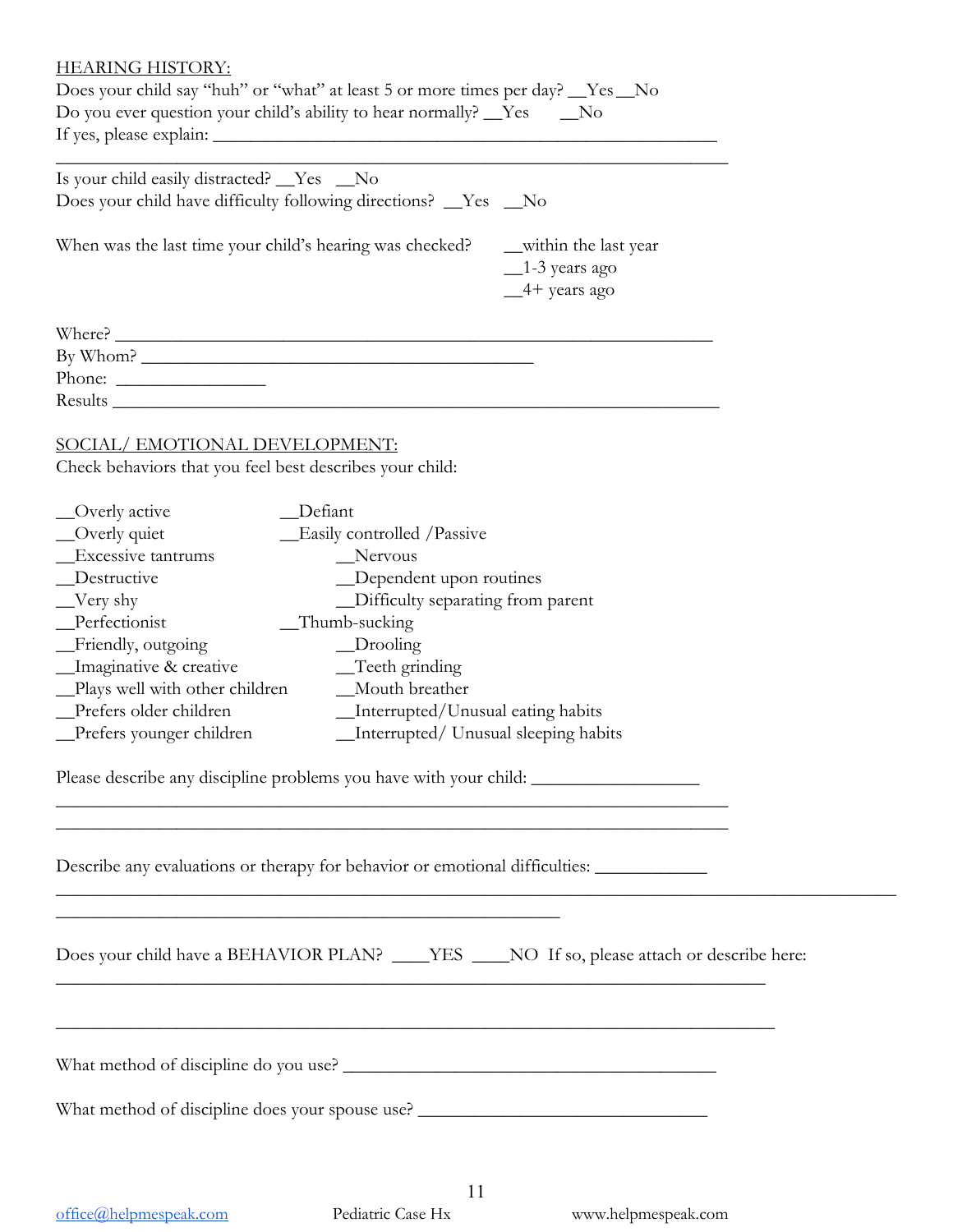# **PLAY BEHAVIORS:**

Please list from 1-5 the type of play your child likes to engage in most often. (5=most often 1=least often)

| Putting toys in mouth<br>_Shaking toys<br>_Uses one object for another ____________Games with rules _________________Rough & tumble                                                                                                                                         |                                                             | _Banging toys together __Throwing toys |                                              |             |
|-----------------------------------------------------------------------------------------------------------------------------------------------------------------------------------------------------------------------------------------------------------------------------|-------------------------------------------------------------|----------------------------------------|----------------------------------------------|-------------|
| _Acting out familiar routines _Computer games                                                                                                                                                                                                                               |                                                             |                                        | play<br>$\qquad \qquad \text{Other:} \qquad$ |             |
| What is the average length of time your child can play at one activity?                                                                                                                                                                                                     |                                                             |                                        |                                              |             |
| Which activities seem to hold your child's attention for the longest periods of time?                                                                                                                                                                                       |                                                             |                                        |                                              |             |
| Which activities do not seem to hold your child's interest? _____________________                                                                                                                                                                                           |                                                             |                                        |                                              |             |
| Is your child's play easily distracted by:<br>Visual stimuli (e.g. other toys, objects)<br>__ Auditory stimuli (e.g. voices, sounds outside, TV)<br>__ Nearby activities<br>_ Other people in the room<br>Whom does your child prefer to play with? (circle any that apply) |                                                             |                                        |                                              |             |
| Mother<br>Father                                                                                                                                                                                                                                                            | Brother/Sister                                              | Self                                   | Other child                                  | Other adult |
| List some of your child's favorite toys, TV programs, and videos: _______________                                                                                                                                                                                           |                                                             |                                        |                                              |             |
| Please list any other information that has not been asked in the above questions:                                                                                                                                                                                           |                                                             |                                        |                                              |             |
|                                                                                                                                                                                                                                                                             |                                                             |                                        |                                              |             |
| THERAPEUTIC INFORMATION:<br>Please list some things that your child really likes and dislikes in each of the following categories:<br>(We use this section for planning activities in therapy)                                                                              |                                                             |                                        |                                              |             |
| Toys: Likes-                                                                                                                                                                                                                                                                |                                                             |                                        |                                              |             |
| Dislikes-                                                                                                                                                                                                                                                                   | <u> 1989 - Johann Stoff, amerikansk politiker (d. 1989)</u> |                                        |                                              |             |
| TV Shows: Likes-                                                                                                                                                                                                                                                            |                                                             |                                        |                                              |             |
|                                                                                                                                                                                                                                                                             |                                                             | 12                                     |                                              |             |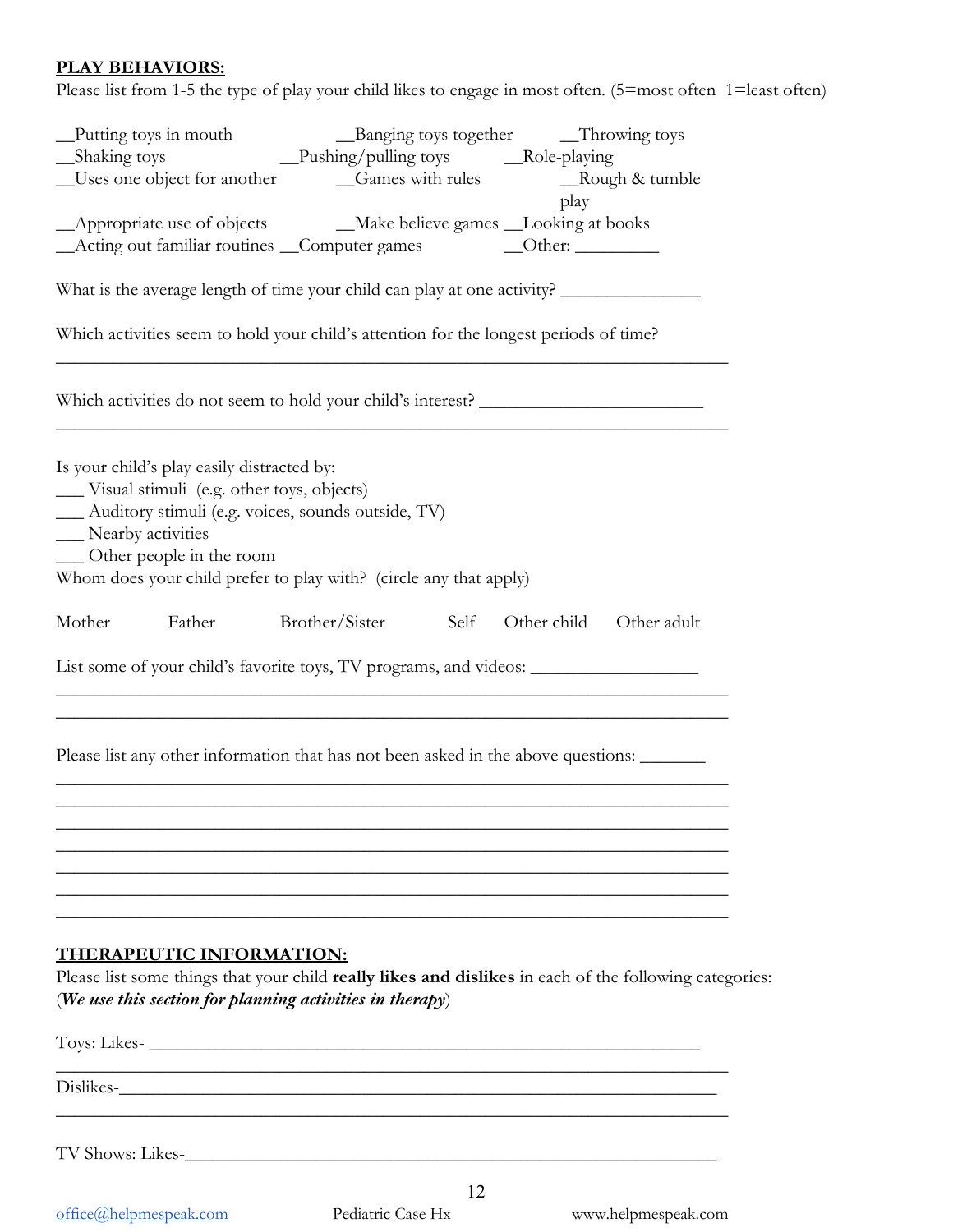| Dislikes-                                                                                      |  |
|------------------------------------------------------------------------------------------------|--|
| Places to Go: Likes-                                                                           |  |
| Dislikes-                                                                                      |  |
|                                                                                                |  |
| ,我们也不能在这里的时候,我们也不能在这里的时候,我们也不能不能不能不能不能不能不能不能不能不能不能不能不能不能不能。""我们不能不能不能不能不能不能不能不能不能<br>Dislikes- |  |
| Other Special Interest or Hobbies:                                                             |  |
| Dislikes-                                                                                      |  |

\*\*\*Please return a copy of your child's *current IEP or IFSP* and any other *recent* (within past 1yr) *& relevant medical*  $\mathcal{O}/$  *or therapy reports* with this case history. Thank you.

Listed below are words that young children might understand or say. **IF your child is not yet using** *2-3 word combinations*, please put a *check* beside those words you think your child *understands*. *Circle* the words your child *says* when he / she talks to you. (138) R: \_\_\_/138 E: \_\_\_/128 If your child is *already speaking* in 2-3+ word combinations, *SKIP THIS SECTION*. all all gone apple arms baby babysitter's name ball balloon banana bear (teddy) belly / tummy big bike bird book boots boy bug bunny bye / bye-bye candy car cat / kitty chair cheese choo-choo church clock coat cold comb cookie cracker cup dada / daddy diaper dirty dog / doggie don't done down drink ears eat eat cookie eyes fall down feet fingers flower

office@helpmespeak.com Pediatric Case Hx www.helpmespeak.com